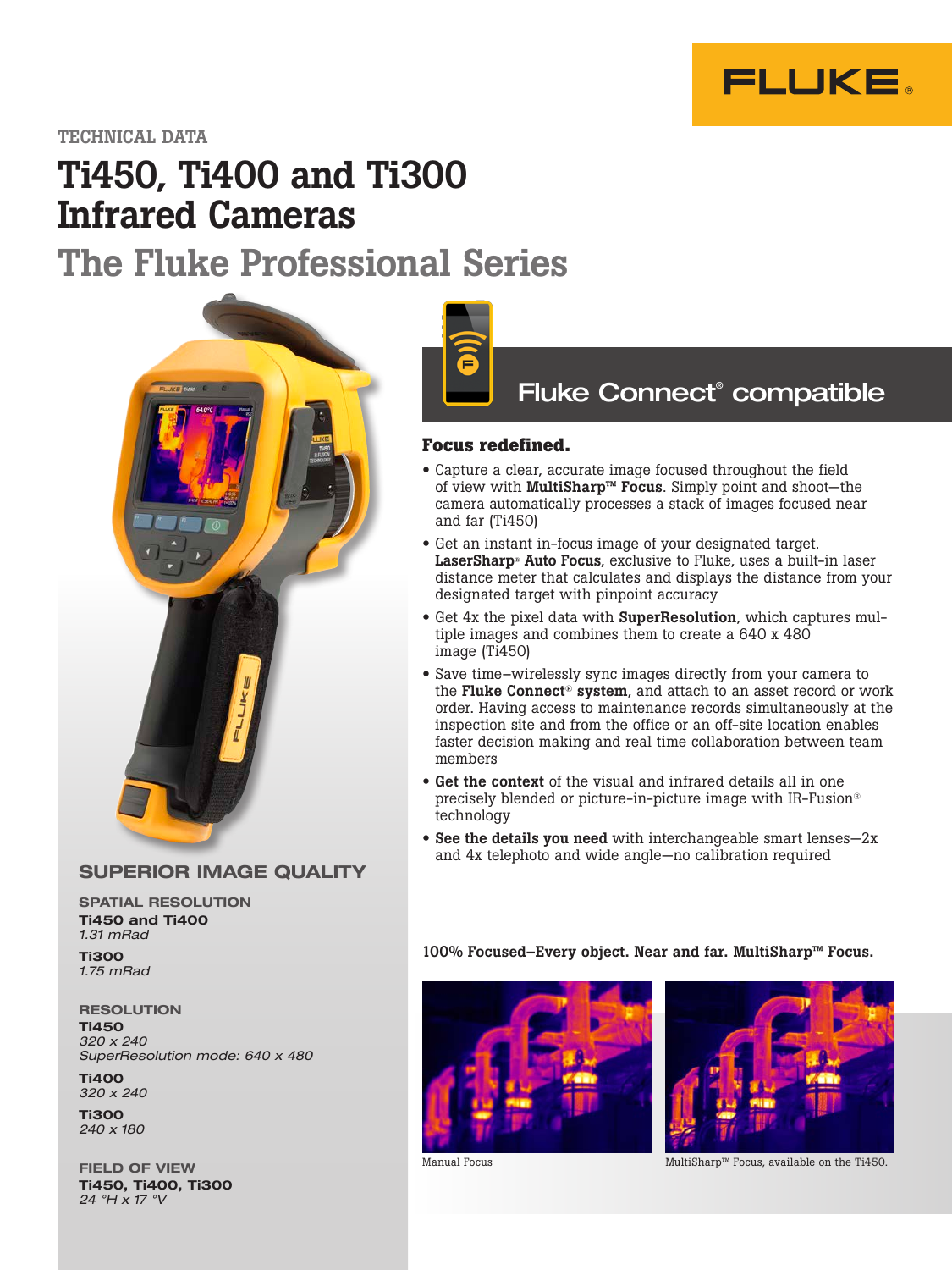

## Detailed specifications

|                                                              | <b>Ti450</b>                                                                                                                                                          | <b>Ti400</b>                                                                                                                                         | <b>Ti300</b>              |
|--------------------------------------------------------------|-----------------------------------------------------------------------------------------------------------------------------------------------------------------------|------------------------------------------------------------------------------------------------------------------------------------------------------|---------------------------|
| <b>Key features</b>                                          |                                                                                                                                                                       |                                                                                                                                                      |                           |
| Detector resolution                                          | 320 x 240 (76,800 pixels)-or<br>640 x 480 with SuperResolution                                                                                                        | 320 x 240 (76,800 pixels)                                                                                                                            | 240 x 180 (43,200 pixels) |
| SuperResolution                                              | Yes, on camera and in software.<br>Captures and combines 4x the<br>data to create a 640 x 480 image                                                                   |                                                                                                                                                      |                           |
| IFOV with standard lens (spatial resolution)                 | 1.31 mRad, D:S 753:1                                                                                                                                                  |                                                                                                                                                      | 1.75 mRad, D:S 565:1      |
| Field of view                                                |                                                                                                                                                                       | 24 °H x 17 °V                                                                                                                                        |                           |
| Minimum focus distance                                       | 15 cm (approx. 6 in)                                                                                                                                                  |                                                                                                                                                      |                           |
| IFOV with optional 2x telephoto smart lens                   | 0.65 mRad, D:S 1529:1                                                                                                                                                 |                                                                                                                                                      | 0.87 mRad, D:S 1147:1     |
| Field of view                                                | 12 °H x 9 °V                                                                                                                                                          |                                                                                                                                                      |                           |
| Minimum focus distance                                       | 45 cm (approx. 18 in)                                                                                                                                                 |                                                                                                                                                      |                           |
| IR-Fusion® technology                                        | Picture-in-picture and full screen                                                                                                                                    |                                                                                                                                                      |                           |
| IFOV with optional 4x telephoto smart lens                   | 0.33 mRad, D:S 2941:1<br>0.44 mRad, D:S 2208:1                                                                                                                        |                                                                                                                                                      |                           |
| Field of view                                                | 6.0 °H x 4.5 °V                                                                                                                                                       |                                                                                                                                                      |                           |
| Minimum focus distance                                       | $1.5$ m (approx. $5$ ft)                                                                                                                                              |                                                                                                                                                      |                           |
| IR-Fusion® technology                                        | Picture-in-picture and full screen                                                                                                                                    |                                                                                                                                                      |                           |
| IFOV with optional wide-angle smart lens                     |                                                                                                                                                                       | 2.62 mRad, D:S 377:1                                                                                                                                 | 3.49 mRad, D:S 283:1      |
| Field of view                                                |                                                                                                                                                                       | 46°H x 34°V                                                                                                                                          |                           |
| Minimum focus distance                                       | 15 cm (approx. 6 in)                                                                                                                                                  |                                                                                                                                                      |                           |
| IR-Fusion® technology                                        |                                                                                                                                                                       | Full screen                                                                                                                                          |                           |
| MultiSharp™ Focus                                            | Yes, focused near and far, throughout<br>the field of view                                                                                                            |                                                                                                                                                      |                           |
| LaserSharp <sup>®</sup> Auto Focus                           | Yes, for consistently in-focus images. Every. Single. Time.                                                                                                           |                                                                                                                                                      |                           |
| Laser distance meter                                         |                                                                                                                                                                       | Yes, calculates distance to the target for precisely focused images and displays distance on screen                                                  |                           |
| Advanced manual focus                                        | Yes                                                                                                                                                                   |                                                                                                                                                      |                           |
| <b>Wireless connectivity</b>                                 | Yes, to PC, iPhone® and iPad® (iOS 4s and later), Android™ 4.3 and up, and WiFi to LAN (where available)                                                              |                                                                                                                                                      |                           |
| Fluke Connect® app compatible                                | Yes*, connect your camera to your smartphone, and images taken automatically upload to the<br>Fluke Connect® app for saving and sharing                               |                                                                                                                                                      |                           |
| Fluke Connect® Assets optional software                      | Yes*, assign images to assets and create work orders. Easily compare measurement types-whether mechanical,<br>electrical or infrared images-in one location           |                                                                                                                                                      |                           |
| Fluke Connect® Instant Upload                                | Yes*, connect your camera to your building's WiFi network, and images taken automatically upload to the<br>Fluke Connect® system for viewing on your smartphone or PC |                                                                                                                                                      |                           |
| Fluke Connect® tool compatible                               | Yes*, connects wirelessly to select Fluke Connect® enabled tools and displays measurements on camera screen.<br>Five simultaneous connections supported               |                                                                                                                                                      |                           |
| IR-Fusion <sup>®</sup> technology                            | Yes, adds the context of the visible details to your infrared image                                                                                                   |                                                                                                                                                      |                           |
| AutoBlend™ mode                                              | Min, Mid, Max IR plus full visible on camera; continously variable in software                                                                                        |                                                                                                                                                      |                           |
| Picture-In-Picture (PIP)                                     | Yes                                                                                                                                                                   |                                                                                                                                                      |                           |
| Ruggedized touchscreen display                               |                                                                                                                                                                       | 3.5 inch (landscape) 640 x 480 LCD                                                                                                                   |                           |
| Rugged, ergonomic design for one-handed use                  |                                                                                                                                                                       | Yes                                                                                                                                                  |                           |
| Thermal sensitivity (NETD)<br>Filter mode (NETD improvement) | $\leq$ 0.03 °C at 30 °C target temp<br>$(30$ mK)                                                                                                                      | $\leq$ 0.05 °C at 30 °C target temp (50 mK)<br>$\overline{\phantom{0}}$                                                                              |                           |
| <b>Level and span</b>                                        |                                                                                                                                                                       | Smooth auto and manual scaling                                                                                                                       |                           |
| Fast auto toggle between manual and auto modes               | Yes                                                                                                                                                                   |                                                                                                                                                      |                           |
| Fast auto-rescale in manual mode                             | Yes                                                                                                                                                                   |                                                                                                                                                      |                           |
| Minimum span (in manual mode)                                | $2.0 °C$ (3.6 °F)                                                                                                                                                     |                                                                                                                                                      |                           |
| Minimum span (in auto mode)                                  | $3.0 °C$ (5.4 °F)                                                                                                                                                     |                                                                                                                                                      |                           |
| Built-in digital camera (visible light)                      | 5MP                                                                                                                                                                   |                                                                                                                                                      |                           |
| Frame rate                                                   | 60 Hz or 9 Hz versions                                                                                                                                                |                                                                                                                                                      |                           |
| Laser pointer                                                | Yes                                                                                                                                                                   |                                                                                                                                                      |                           |
| LED light (torch)                                            | Yes                                                                                                                                                                   |                                                                                                                                                      |                           |
| Digital zoom                                                 | 2x and 4x                                                                                                                                                             | $\!-$                                                                                                                                                |                           |
| Data storage and image capture                               |                                                                                                                                                                       |                                                                                                                                                      |                           |
| Extensive memory options                                     |                                                                                                                                                                       | Removable 4 GB micro SD memory card, 4 GB internal flash memory, save to USB flash drive capability,<br>upload to Fluke Cloud™ for permanent storage |                           |
| Image capture, review, save mechanism                        | One-handed image capture, review, and save capability                                                                                                                 |                                                                                                                                                      |                           |

\*Fluke Connect® system is not available in all countries. Please check availability with your authorized Fluke distributor.

2 Fluke Corporation Ti450, Ti400 and Ti300 Infrared Cameras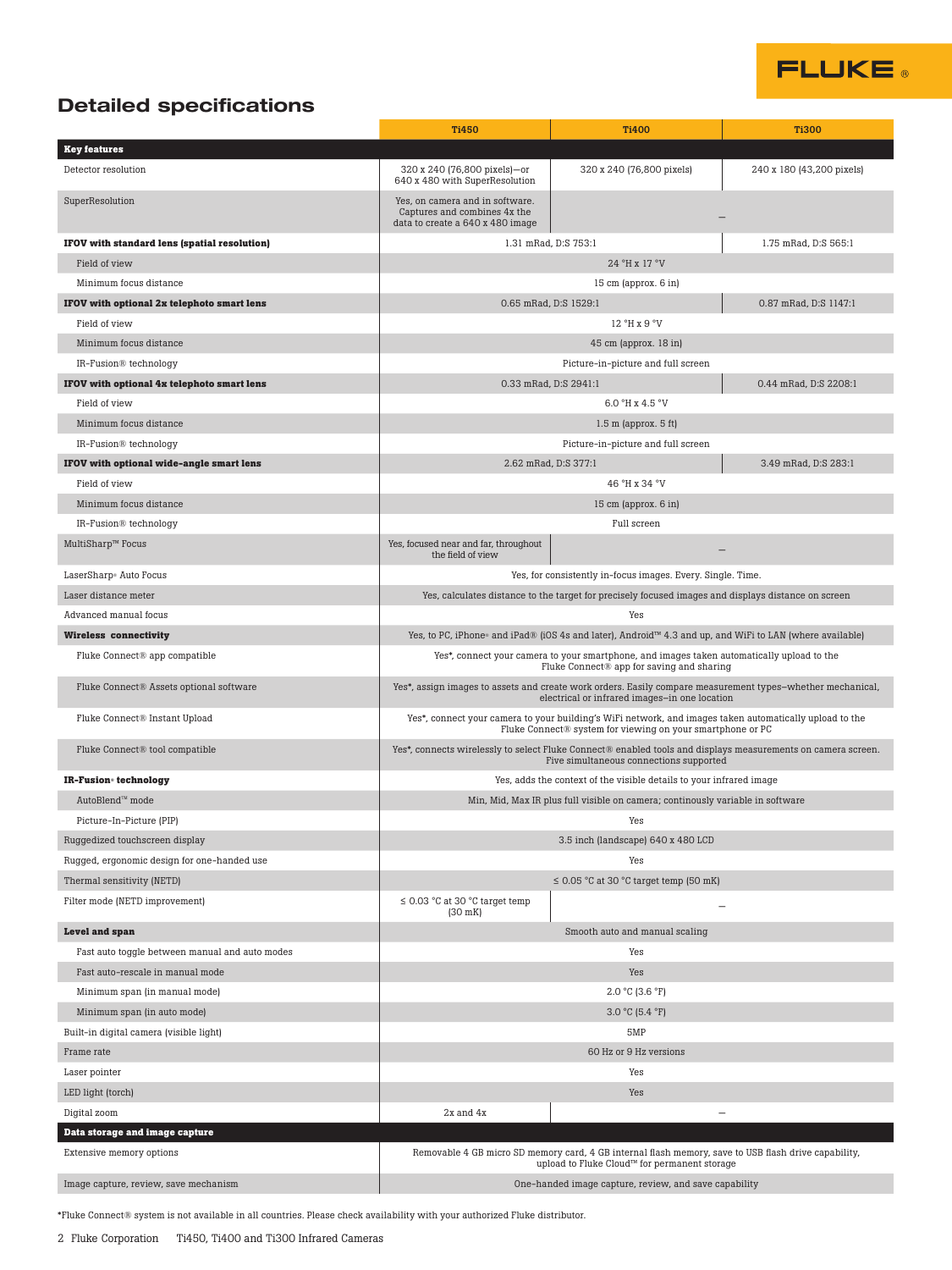# **FLUKE**

### Detailed specifications

|                                                             | <b>Ti450</b>                                                                                                                                                                                                                                               | <b>Ti400</b>                                                                                                                                    | <b>Ti300</b>                                   |  |
|-------------------------------------------------------------|------------------------------------------------------------------------------------------------------------------------------------------------------------------------------------------------------------------------------------------------------------|-------------------------------------------------------------------------------------------------------------------------------------------------|------------------------------------------------|--|
| Image file formats                                          |                                                                                                                                                                                                                                                            | Non-radiometric (.bmp) or (.jpeg) or fully-radiometric (.is2); no analysis software required for<br>non-radiometric (.bmp, .jpg and .avi) files |                                                |  |
| Memory review                                               | Thumbnail and full screen review                                                                                                                                                                                                                           |                                                                                                                                                 |                                                |  |
| Software                                                    | SmartView® software-full analysis and reporting software and Fluke Connect® system                                                                                                                                                                         |                                                                                                                                                 |                                                |  |
| Export file formats with SmartView» software                | Bitmap (.bmp), GIF, JPEG, PNG, TIFF                                                                                                                                                                                                                        |                                                                                                                                                 |                                                |  |
| Voice annotation                                            | 60 seconds maximum recording time per image; reviewable playback on camera, optional bluetooth headset<br>available but not required                                                                                                                       |                                                                                                                                                 |                                                |  |
| IR-PhotoNotes™                                              | Yes (5 images)                                                                                                                                                                                                                                             |                                                                                                                                                 |                                                |  |
| Text annotation                                             |                                                                                                                                                                                                                                                            | Yes                                                                                                                                             |                                                |  |
| Video recording                                             | Standard and radiometric                                                                                                                                                                                                                                   |                                                                                                                                                 |                                                |  |
| File formats video                                          | Non-radiometric (MPEG - encoded .AVI) and fully-radiometric (.IS3)                                                                                                                                                                                         |                                                                                                                                                 |                                                |  |
| Streaming video (remote display)                            | Yes, see the live stream of the camera display on your PC, smartphone, or TV monitor. Via USB, WiFi hotspot, or<br>WiFi network to SmartView® software on a PC; via WiFi hotspot to the Fluke Connect® app on a smartphone; or<br>via HDMI to a TV monitor |                                                                                                                                                 |                                                |  |
| Remote control operation                                    |                                                                                                                                                                                                                                                            | Yes, through SmartView® software or Fluke Connect® mobile app                                                                                   |                                                |  |
| Auto capture (temperature and interval)                     |                                                                                                                                                                                                                                                            | Yes                                                                                                                                             |                                                |  |
| <b>Battery</b>                                              |                                                                                                                                                                                                                                                            |                                                                                                                                                 |                                                |  |
| Batteries (field-replaceable, rechargeable)                 |                                                                                                                                                                                                                                                            | Two lithium ion smart battery packs with five-segment LED display to show charge level                                                          |                                                |  |
| <b>Battery</b> life                                         | 3-4 hours per battery (*Actual life varies depending on settings and usage)                                                                                                                                                                                |                                                                                                                                                 |                                                |  |
| Battery charge time                                         | 2.5 hours to full charge                                                                                                                                                                                                                                   |                                                                                                                                                 |                                                |  |
| Battery charging system                                     |                                                                                                                                                                                                                                                            | Two-bay battery charger or in-imager charging. Optional 12 V automotive charging adapter                                                        |                                                |  |
| AC operation                                                | AC operation with included power supply (100 V AC to 240 V AC, 50/60 Hz)                                                                                                                                                                                   |                                                                                                                                                 |                                                |  |
| Power saving                                                |                                                                                                                                                                                                                                                            | User selectable sleep and power off modes                                                                                                       |                                                |  |
| <b>Temperature measurement</b>                              |                                                                                                                                                                                                                                                            |                                                                                                                                                 |                                                |  |
| Temperature measurement range (not calibrated below -10 °C) |                                                                                                                                                                                                                                                            | $-20$ °C to $+1200$ °C ( $-4$ °F to $+2192$ °F)                                                                                                 | $-20$ °C to $+650$ °C ( $-4$ °F to $+1202$ °F) |  |
| Accuracy                                                    |                                                                                                                                                                                                                                                            | ± 2 °C or 2 % (at 25 °C nominal, whichever is greater)                                                                                          |                                                |  |
| On-screen emissivity correction                             |                                                                                                                                                                                                                                                            | Yes (both value and table)                                                                                                                      |                                                |  |
| On-screen reflected background temperature compensation     |                                                                                                                                                                                                                                                            | Yes                                                                                                                                             |                                                |  |
| On-screen transmission correction                           |                                                                                                                                                                                                                                                            | Yes                                                                                                                                             |                                                |  |
| <b>Color palettes</b>                                       |                                                                                                                                                                                                                                                            |                                                                                                                                                 |                                                |  |
| Standard palettes                                           |                                                                                                                                                                                                                                                            | 8: Ironbow, Blue-Red, High Contrast, Amber, Amber Inverted, Hot Metal, Grayscale, Grayscale Inverted                                            |                                                |  |
| Ultra Contrast™ palettes                                    | 8: Ironbow Ultra, Blue-Red Ultra, High Contrast Ultra, Amber Ultra, Amber Inverted Ultra,                                                                                                                                                                  |                                                                                                                                                 |                                                |  |
|                                                             |                                                                                                                                                                                                                                                            | Hot Metal Ultra, Grayscale Ultra, Grayscale Inverted Ultra                                                                                      |                                                |  |
| <b>General specifications</b>                               |                                                                                                                                                                                                                                                            |                                                                                                                                                 |                                                |  |
| Color alarms (temperature alarms)                           | High temperature, low temperature, and isotherms (within range)                                                                                                                                                                                            |                                                                                                                                                 |                                                |  |
| Infrared spectral band                                      | $7.5 \mu m$ to 14 $\mu$ m (long wave)                                                                                                                                                                                                                      |                                                                                                                                                 |                                                |  |
| Operating temperature                                       | $-10$ °C to $+50$ °C (14 °F to 122 °F)                                                                                                                                                                                                                     |                                                                                                                                                 |                                                |  |
| Storage temperature                                         | -20 °C to +50 °C (-4 °F to 122 °F) without batteries                                                                                                                                                                                                       |                                                                                                                                                 |                                                |  |
| Relative humidity                                           | 10 % to 95 % non-condensing                                                                                                                                                                                                                                |                                                                                                                                                 |                                                |  |
| Center-point temperature measurement                        |                                                                                                                                                                                                                                                            | Yes                                                                                                                                             |                                                |  |
| Spot temperature                                            | Hot and cold spot markers                                                                                                                                                                                                                                  |                                                                                                                                                 |                                                |  |
| User-definable spot markers                                 | 3 user-definable spot markers                                                                                                                                                                                                                              |                                                                                                                                                 |                                                |  |
| Center box                                                  | Expandable-contractible measurement box with MIN-MAX-AVG temp display                                                                                                                                                                                      |                                                                                                                                                 |                                                |  |
| Safety                                                      | IEC 61010-1: Overvoltage category II, Pollution Degree 2                                                                                                                                                                                                   |                                                                                                                                                 |                                                |  |
| Electromagnetic compatibility                               | IEC 61326-1: Basic EM environment. CISPR 11: Group 1, Class A                                                                                                                                                                                              |                                                                                                                                                 |                                                |  |
| Australian RCM                                              | IEC 61326-1                                                                                                                                                                                                                                                |                                                                                                                                                 |                                                |  |
| US FCC                                                      | CFR 47, Part 15 Subpart B                                                                                                                                                                                                                                  |                                                                                                                                                 |                                                |  |
| Vibration                                                   | 0.03 g2/Hz (3.8 g), 2.5 g IEC 68-2-6                                                                                                                                                                                                                       |                                                                                                                                                 |                                                |  |
| Shock                                                       |                                                                                                                                                                                                                                                            | 25 g, IEC 68-2-29                                                                                                                               |                                                |  |
| Drop                                                        | Engineered to withstand 2 meter (6.5 feet) drop with standard lens                                                                                                                                                                                         |                                                                                                                                                 |                                                |  |
| Size (H x W x L)                                            | 27.7 cm x 12.2 cm x 16.7 cm (10.9 in x 4.8 in x 6.5 in)                                                                                                                                                                                                    |                                                                                                                                                 |                                                |  |
| Weight (battery included)                                   | $1.04$ kg $(2.3$ lb)                                                                                                                                                                                                                                       |                                                                                                                                                 |                                                |  |
| Enclosure rating                                            | IEC 60529: IP54 (protected against dust, limited ingress; protection against water spray from all directions)                                                                                                                                              |                                                                                                                                                 |                                                |  |
| Warranty                                                    | Two-years (standard), extended warranties are available                                                                                                                                                                                                    |                                                                                                                                                 |                                                |  |
| Recommended calibration cycle                               | Two-years (assumes normal operation and normal aging)                                                                                                                                                                                                      |                                                                                                                                                 |                                                |  |
| Supported languages                                         | Czech, Dutch, English, Finnish, French, German, Hungarian, Italian, Japanese, Korean, Polish, Portuguese,<br>Russian, Simplified Chinese, Spanish, Swedish, Traditional Chinese, and Turkish                                                               |                                                                                                                                                 |                                                |  |